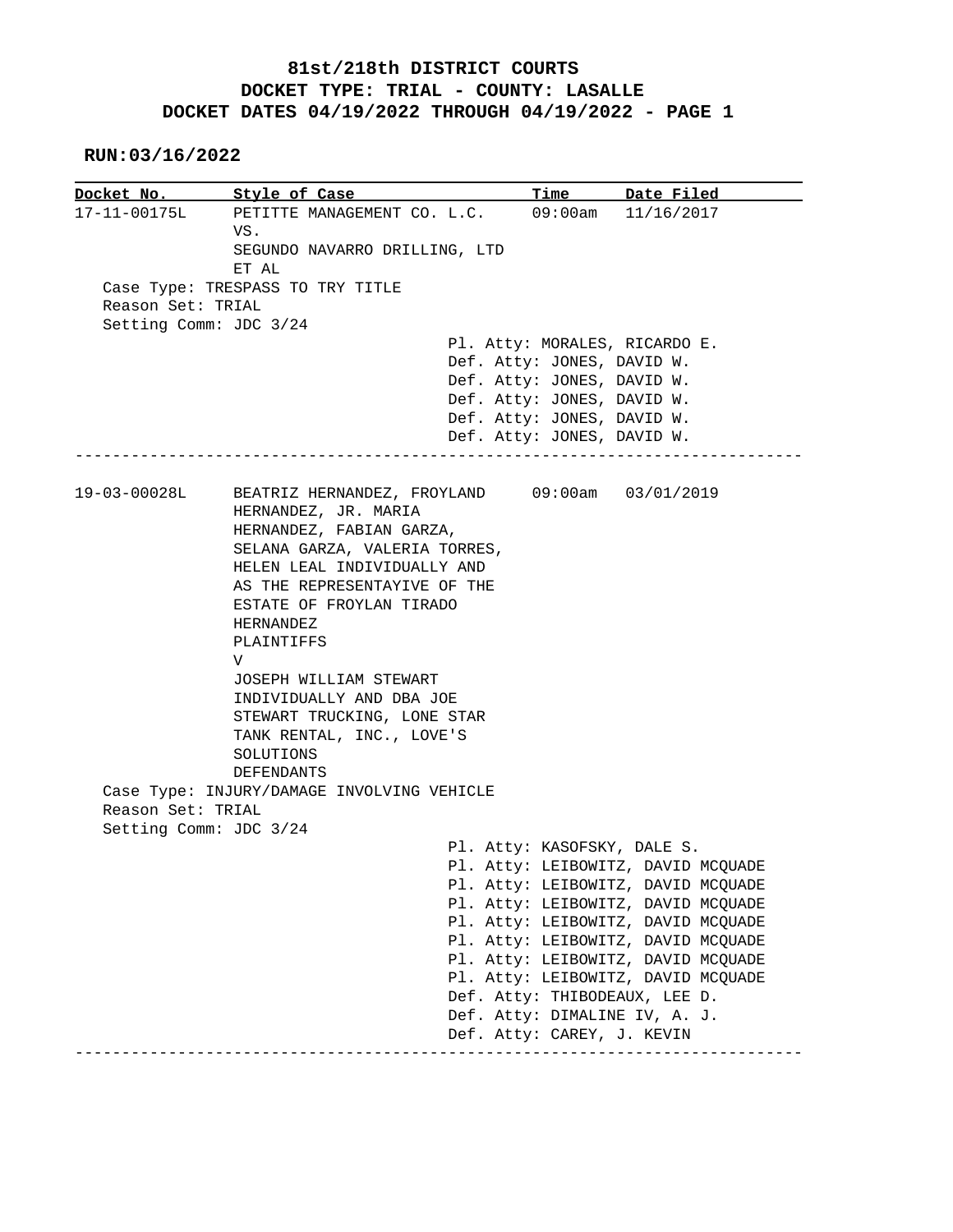## **81st/218th DISTRICT COURTS DOCKET TYPE: TRIAL - COUNTY: LASALLE DOCKET DATES 04/19/2022 THROUGH 04/19/2022 - PAGE 2**

 **RUN:03/16/2022**

**Docket No.** Style of Case Time Date Filed 19-09-00090L LASALLE COUNTY, TEXAS 09:00am 09/12/2019 VS. RAY FARIS, INC. & S&B INFRASTRUCTURE, LTD. VS. LIBERTY MUTUAL INSURANCE COMPANY Case Type: DEBT/CONTRACT - DEBT/CONTRACT Reason Set: TRIAL Setting Comm: JDC 3/24 Pl. Atty: RAMOS, DONATO D. Def. Atty: BURWELL, CHRISTOPHER G. Def. Atty: SCHEIHING, ROBERT F. Def. Atty: SAPORSKY III, FREDERICK Def. Atty: WARD, CHRISTOPHER R. Def. Atty: HEAD, GABRIEL S. ------------------------------------------------------------------------------ 20-01-00012L LA SALLE COUNTY, TEXAS 09:00am 01/28/2020 VS. CORDOVA CONSTRUCTION COMPANY, INC., H&H AIR SPECIALTIES, LLC, SURETEC AGENCY SERVICES, INC. PAUL RHEINLANDER, AIA AND RHEINLANDER ARCHITECTS, **LLC** Design to the state of the state of the state of the state of the state of the state of the state of the state of the state of the state of the state of the state of the state of the state of the state of the state o VS. RANDY MCCLAIN CONSTRUCTION LLC, LOPEZ ERECTORS, LLC, AND HIGGINBOTHAM AIR CONDITIONION & SHEET METAL, LLC, E&J PLUMBING, LLC, AND RAMOS MASONRY CORP, THIRD PARTY DEFENDANTS Case Type: ALL OTHER CIVIL CASES Reason Set: TRIAL Setting Comm: JDC 3/24 Pl. Atty: RAMOS, DONATO D. Pl. Atty: URIBE, DERLY J. Def. Atty: MAILLOUX II, THOMAS A. Def. Atty: RUSSELL, SETH A Def. Atty: BUTLER, CLINTON M. Def. Atty: RUSSELL, SETH A Def. Atty: BROTHERS, DAVID Def. Atty: BEAM, HEATHER MICHELLE Def. Atty: BEAM, HEATHER MICHELLE Def. Atty: TALIAFERRO, CRAIG Def. Atty: BUTLER, CLINTON M. Def. Atty: RODRIGUEZ, JR., TED Def. Atty: BUTLER, CLINTON M. ------------------------------------------------------------------------------